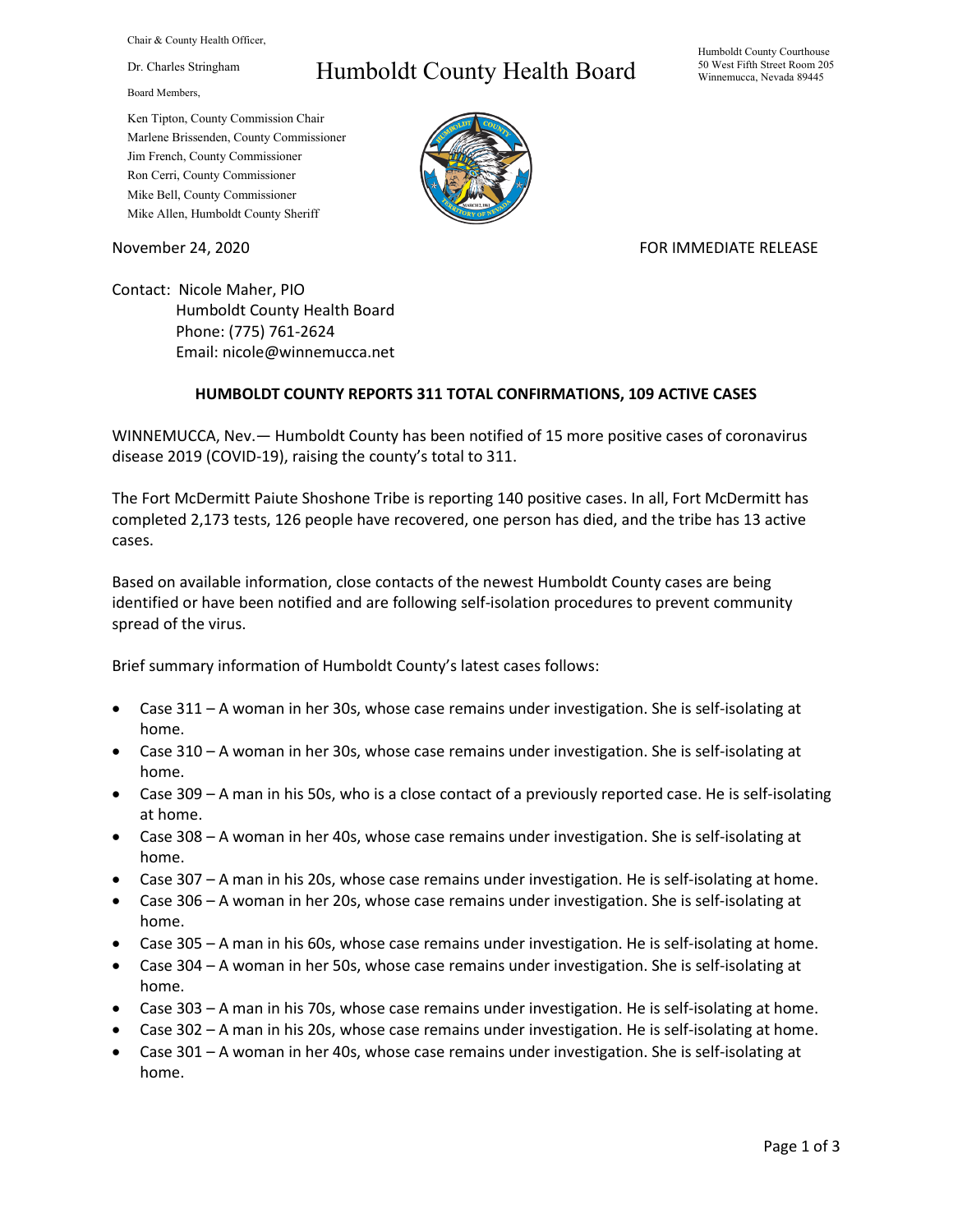- Case 300 A woman in her 40s, whose case remains under investigation. She is self-isolating at home.
- Case 299 A female child, whose case remains under investigation. She is self-isolating at home.
- Case 298 A woman in her 30s, who had contact with a previously reported case. She is selfisolating at home.
- Case 297 A woman in her 20s, whose case remains under investigation. She is self-isolating at home.

Of the previous 296 cases, 198 have recovered, 91 are self-isolating, three are hospitalized, and four have died; Humboldt County has 109 active cases.

The director of the Centers for Disease Control and Prevention Tuesday said the latest surge in coronavirus cases nationwide is mainly being driven by people without symptoms gathering indoors.

Dr. Robert Redfield said in an interview that the current driver of the epidemic is not the public square, but the asymptomatic infections of younger people ages 12 to 35.

Dr. Redford noted transmission patterns are now very different from those seen in the spring because transmission this time around is occurring as people take off their masks and gather in homes.

And the combined effect of those gatherings, according to Humboldt County Health Officer Charles Stringham, MD, is beginning to tax the state's health care systems.

"This is why those simple precautionary measures are so important," said Dr. Stringham, "like wearing masks and distancing socially, because we need to help our hospitals remain resilient—not just to serve people with COVID, but to serve people without COVID."

Dr. Stringham added, "Many people will never show any symptoms, which makes these simple protective measures all that much more important."

To prevent the spread of COVID-19 in Humboldt County:

- Stay home to limit exposure, and wear a facial covering if going out in public is necessary.
- Maintain 6 feet of distance from other people at all times.
- Wash hands often with soap and water for at least 20 seconds. If soap and water are not available, use an alcohol-based hand sanitizer.
- Avoid visiting sick people or those who are self-isolating.
- Avoid touching eyes, nose, and mouth.
- Cover coughs and sneezes with a tissue, and throw the tissue in the trash.
- Clean and disinfect frequently touched objects and surfaces.
- Self-isolate if they have had a known exposure, or if they are awaiting COVID-19 test results.
- Stay informed. The COVID-19 situation is changing frequently. Up-to-date information is available on the Centers for Disease Control and Prevention (CDC) [website.](http://www.cdc.gov/coronavirus/2019-ncov/index.html)

COVID-19 testing locations in Humboldt County include:

• **Humboldt General Hospital Screening Clinic** - Offers drive-thru screening for asymptomatic and